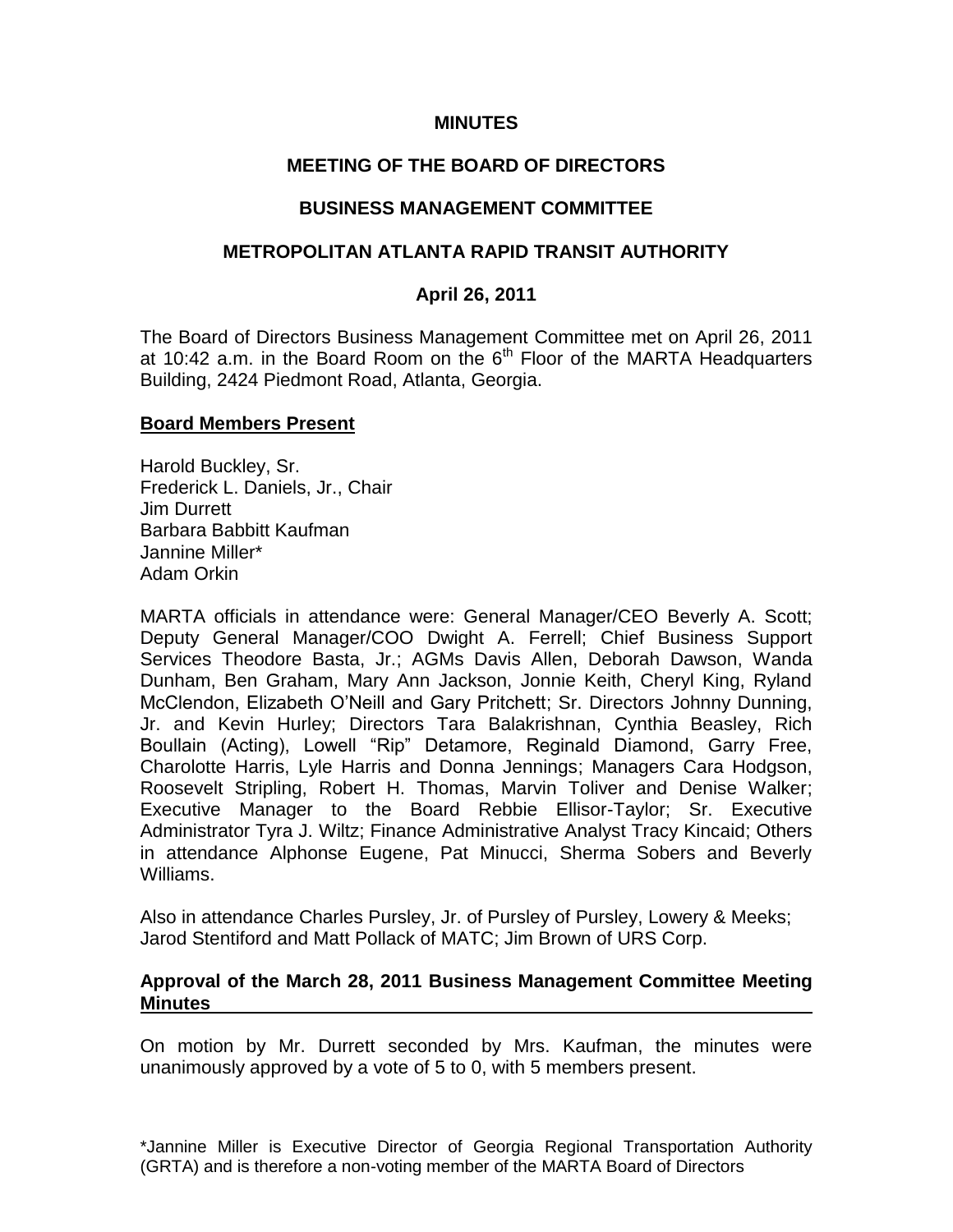## **Resolution Authorizing Award of a Contract for Armed Security Guard Coverage for Revenue Operations, Contract Proposal Number B22040**

Ms. Walker presented this resolution for Board of Directors' approval authorizing the General Manager/CEO or her delegate to enter into a contract with Dynamic Security, Inc. for armed security guard coverage for Revenue Operations.

On motion by Mr. Durrett seconded by Mrs. Kaufman, the resolution was unanimously approved by a vote of 5 to 0, with 5 members present.

### **Resolution Authorizing Award of a Contract for the Authority-Wide Copier Solution, Contract Proposal Number B22643**

Ms. Harris presented this resolution for Board of Directors' approval authorizing the General Manager/CEO or her delegate to enter into a General Services Administration (GSA) schedule contract with Canon Business Solutions, Inc. This contract replaces the existing contract B5351 – Multi-Functional Peripherals (MFP) Photocopier Lease/Maintenance Services – and will serve the same purpose and functions providing departmental copy, fax, scan and printing services.

On motion by Mr. Durrett seconded by Mr. Buckley, the resolution was unanimously approved by a vote of 5 to 0, with 5 members present.

## **DEO Report - Resolution Authorizing Award of a Contract for Armed Security Guard Coverage for Revenue Operations, Contract Proposal Number B22040**

Mr. Diamond presented a DEO Report on the Resolution Authorizing Award of a Contract for Armed Security Guard Coverage for Revenue Operations, Contract Proposal Number B22040.

#### **DEO Report - Resolution Authorizing Award of a Contract for the Authority-Wide Copier Solution, Contract Proposal Number B22643**

Mr. Diamond presented a DEO Report on the Resolution Authorizing Award of a Contract for the Authority-Wide Copier Solution, Contract Proposal Number B22643**.**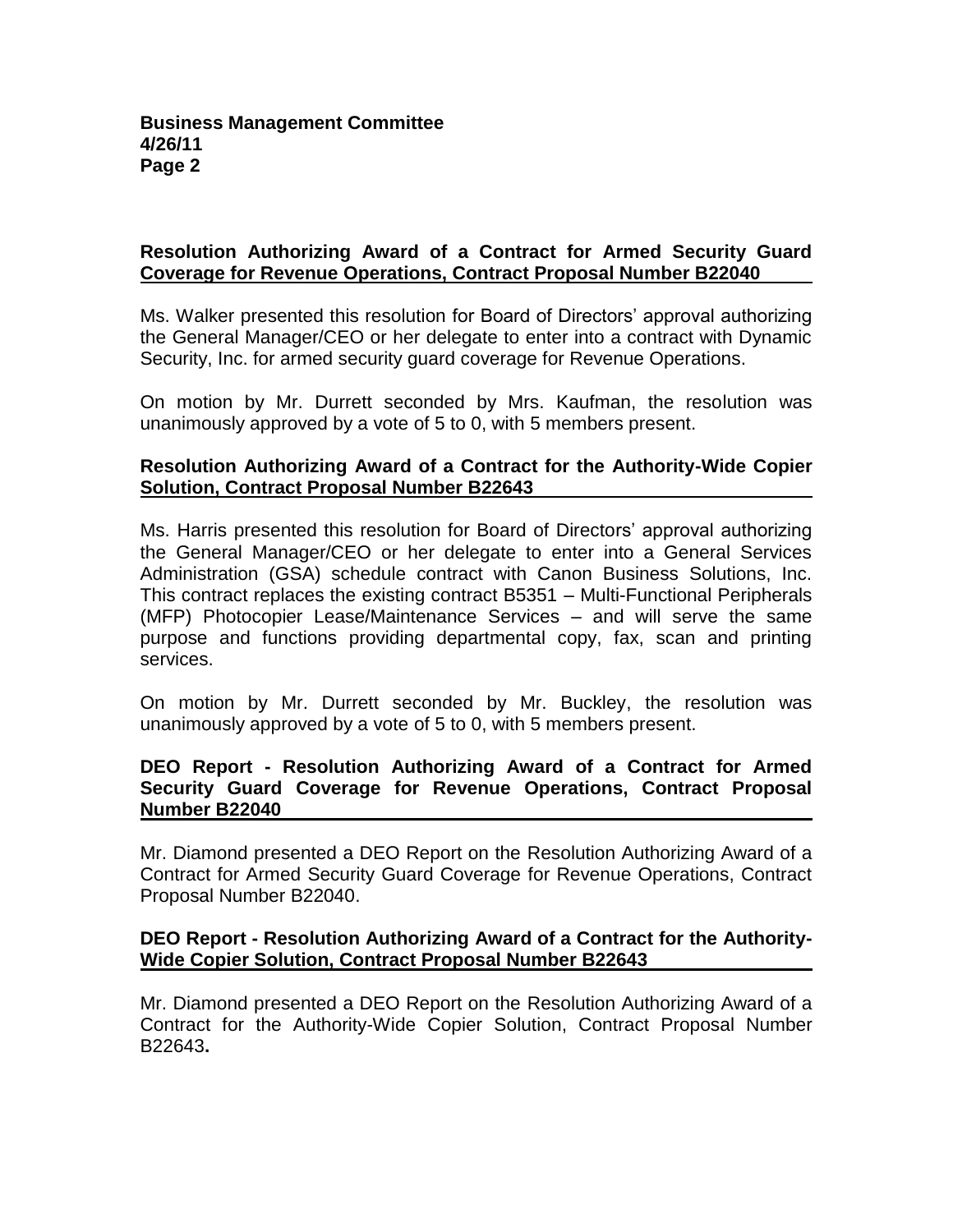# **Briefing – Proposed FY 2012 Operating and Capital Budgets**

Mr. Basta briefed the Committee on MARTA's FY 2012 Operating and Capital Budget Proposal advancing to public hearings.

*Recommended Fare Change Scenario*

- Improves overall financial sustainability
- Helps reduce dependency on reserves for annual operating budget
- Improves Fare Box Recovery from 26.3% (official FY 2009 NTD) to FY 2016 estimate of 33.9%
- Fare change proposals beyond FY 2012 are reviewed and independently adopted and/or revised by the Board annually
- Freezes new increases for Seniors and disabled in FY 2012 and staggers cost increase through 2016

### *Key Revenue Assumptions*

- MARTA Act restrictions permanently removed
- Georgia State University Economic Forecasting Center projected sales tax increase allocated at 85% to Operating Budget and 15% Reserves
- Fare change recommendations
	- o Increase from \$2.00 & 34 Multiple to \$2.50 & 38 Multiple in FY12
	- o Maintain \$2.50 & 38 Multiple in FY13
	- o Increase to \$2.75 & 40 Multiple in FY14
	- o No new increase in Senior/Disability Fares in FY12
- Possible future reductions (impacts not incorporated)
	- $\circ$  Federal Formula PM Funding at 2008 Level impacts Operating Budget at \$5M/year starting in FY12
	- o MARTA Act sunset of 50/50 Restriction relief in FY13 impacts Operating Budget at \$18M/year in FY14

## *Key Expense Assumptions*

- Original FY 2011-13 Financial Projection Plan assumed
	- o FY12 Net Operating Base Expense Budget of \$397.5M (\$404.4M - \$14.7M + CPI)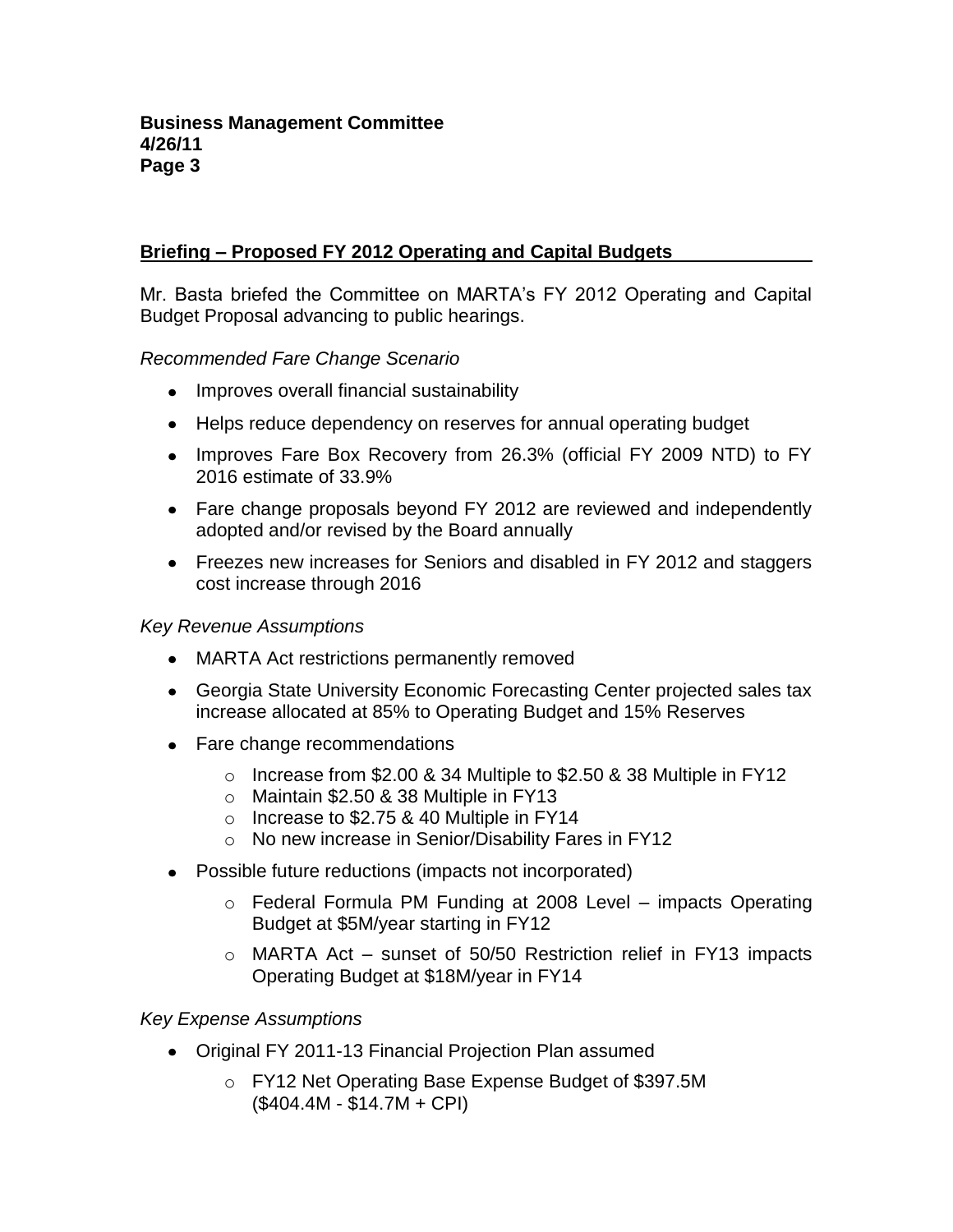### **Business Management Committee 4/26/11 Page 4**

- o Steady State Service Levels
- o No annual merit or wage increases
- Subsequent Net Operating Expense Budgets escalated at 2% for CPI
- FY12 Net Operating Base Expense Budget of \$397.5M is recommended to Increase to \$411.26M (+\$13.76M or 3.46%) due to:
	- o Non-Discretionary Adjustments \$7.11M (1.78%)
	- $\circ$  New Investment \$6.65M (1.68%)

# *FY12-14 CIP Increases*

- Ten-Year CIP approved in FY11 had approximately \$1.525B programmed
- Proposed ten-year CIP in FY12 has approximately \$1.692B programmed
- FY11-14 period increases from FY11 projects by \$114M
	- o Results from critical projects being moved forward in the program
- Increased sales tax projections support the program increase

## *Capital Program Priorities*

- 1. Maintain Safety Critical Assets in a State of Good Repair
- 2. Comply with Regulatory Requirements
- 3. Maintain Non-Safety Assets in a State of Good Repair
- 4. Expand the Transit System to Increase Revenues
- 5. Provide Service Enhancements to Increase Ridership and Deliver More Efficient Service

## *Capital Program Assumptions*

- 1. Complete projects with contract commitments
- 2. Close out completed projects as planned
- 3. Complete Safety Critical and Regulatory Projects as planned
- 4. Implement projects with grant funds as planned
- 5. Projects to maintain a State of Good Repair are subject to varying levels of deferral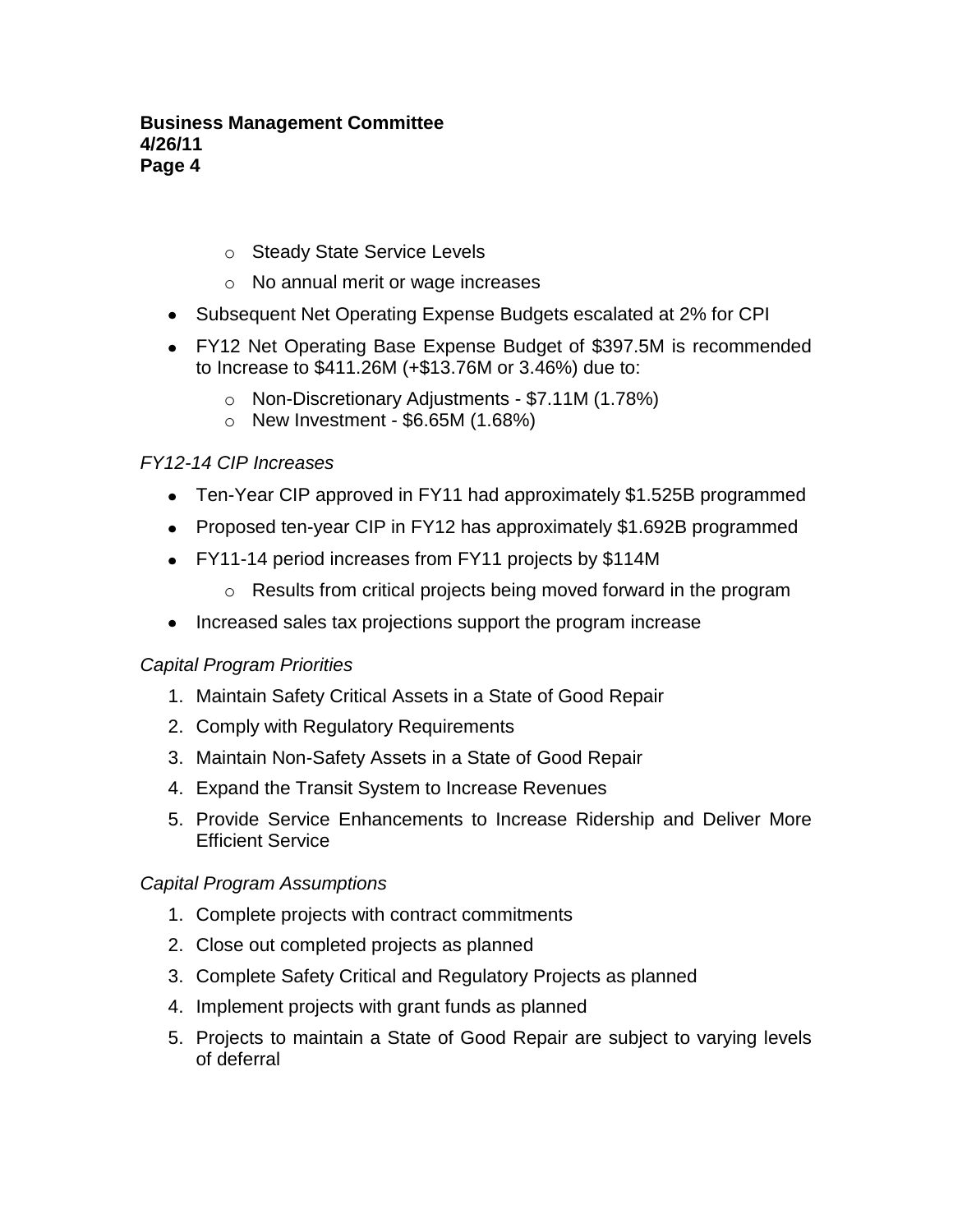6. Projects to improve operating efficiency, increase ridership, expand service or increase operating capacity are subject to greater levels of review

# *Sales Tax to Support Proposed FY12 CIP*

- Adopted FY11 CIP was developed utilizing sales tax forecast dated July 2009
- A new, more favorable, forecast was issued in April 2010 and utilized for FY12 CIP development
- A further forecast was received in February 2011, with the increase in revenues over the April 2010 forecast directed towards operations

# *FY2012 – FY2021 Highlights*

- Bus and Mobility
	- o Procure fixed route buses in FY13
	- o Procure paratransit vehicles in FY13
	- o Install the Laredo Bus Facility Solar Canopies
	- o Hamilton Bus Facility
	- o Brady Mobility Facility
- Rail
	- o Continue the LCARE Program for CQ312 and CQ311
	- o Continue Escalator Rehab Program
	- o Build the Buckhead North Entrance
	- o Continue Structural Rehab Projects
		- **Track Slab Rehab**
	- o Replace Running Rail and Switch Ties
- Train Control System
	- o Wayside/Field Equipment
	- o Car-borne Equipment
	- o Rail Services Control System Upgrade
	- o Integrated Operations Center
- Electrical Systems
	- o Replace Uninterruptible Power Systems
	- o Replace Fan Motor Control Centers
	- o Replace Auxiliary Power Switchgear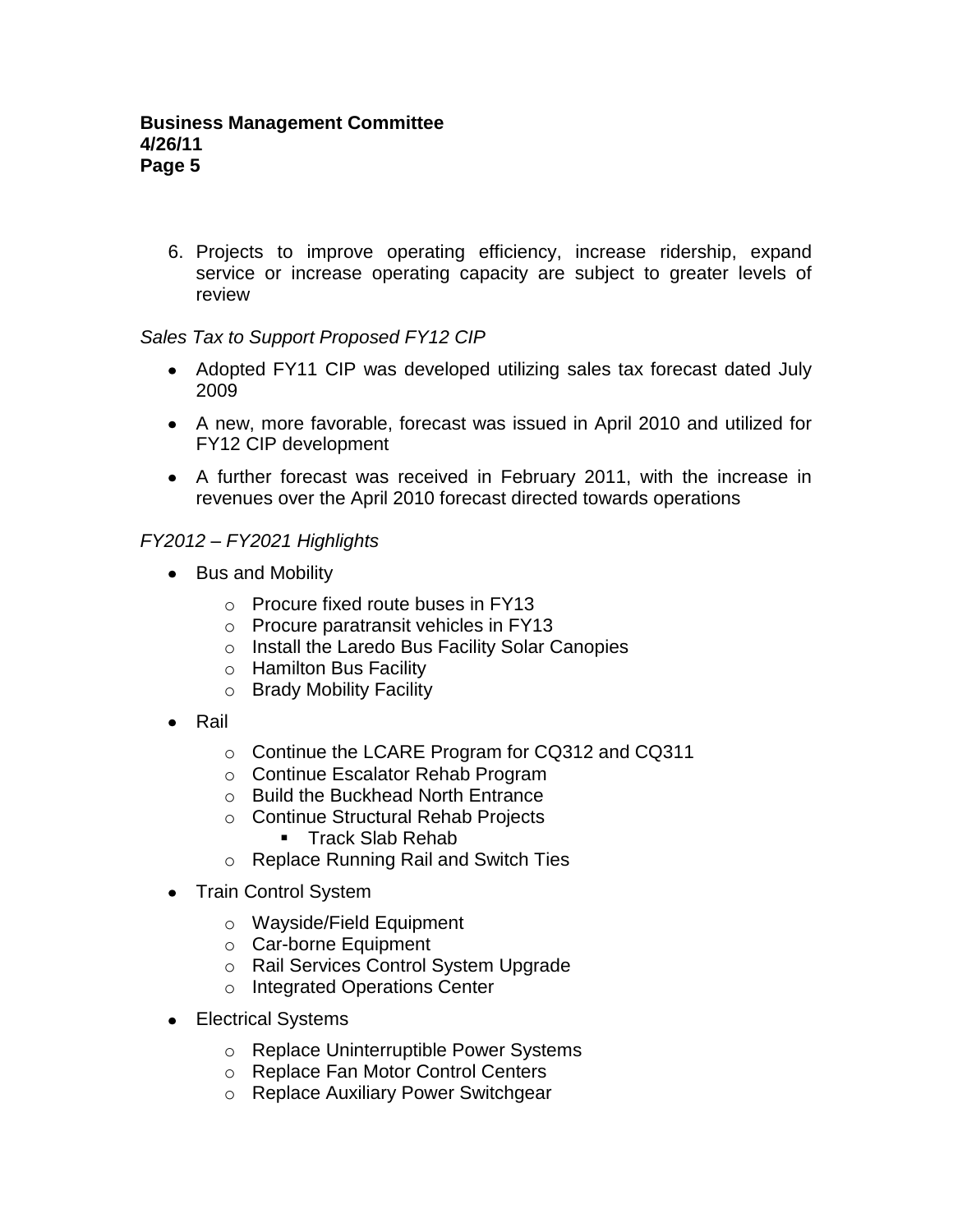#### **Business Management Committee 4/26/11 Page 6**

- o Replace Emergency Trip Stations
- o Replace Tunnel Lighting
- Communication Systems
	- o Replace the Fire Protection System
	- o Upgrade the Voice Communications Systems
	- o Replace the Public Address System
	- o AVIS Passenger Information System
- Technology
	- o Complete the ERP/EAM System
	- o Upgrade and Replace Aging Equipment
- Automatic Fare Collection
	- o Upgrade and Refurbish Breeze Computer Hardware and Software
	- o Develop Detail Scope and Plans for Variable Based Fare Collection
	- o Implement a Parking Fee Collection System at Select Sites
	- o Improve Breeze Card Loading on Buses
	- o Upgrade Breeze for Purchase Card Industry Compliance
- Corridor Studies
	- o Continue the I-20 East Corridor AA/DEIS Study
	- o Continue the Beltline Tier 1 Environmental Study
	- o Continue the Clifton Corridor AA
	- o Participate in Regional Service Planning and Coordination
- Rail Station Concessions
	- o Continue Retail Concessions
	- o Explore Additional Opportunities
- Environmental
	- o Continue Underground Storage Tank Remediation
	- o Continue Environmental Sustainability Program
	- o Implement FTA Environmental Management System
- Security
	- o Implement Homeland Security Upgrades
		- Access Control
		- Canine Team
	- o Provide for Interoperable Communications
	- o Implement CCTV System Expansion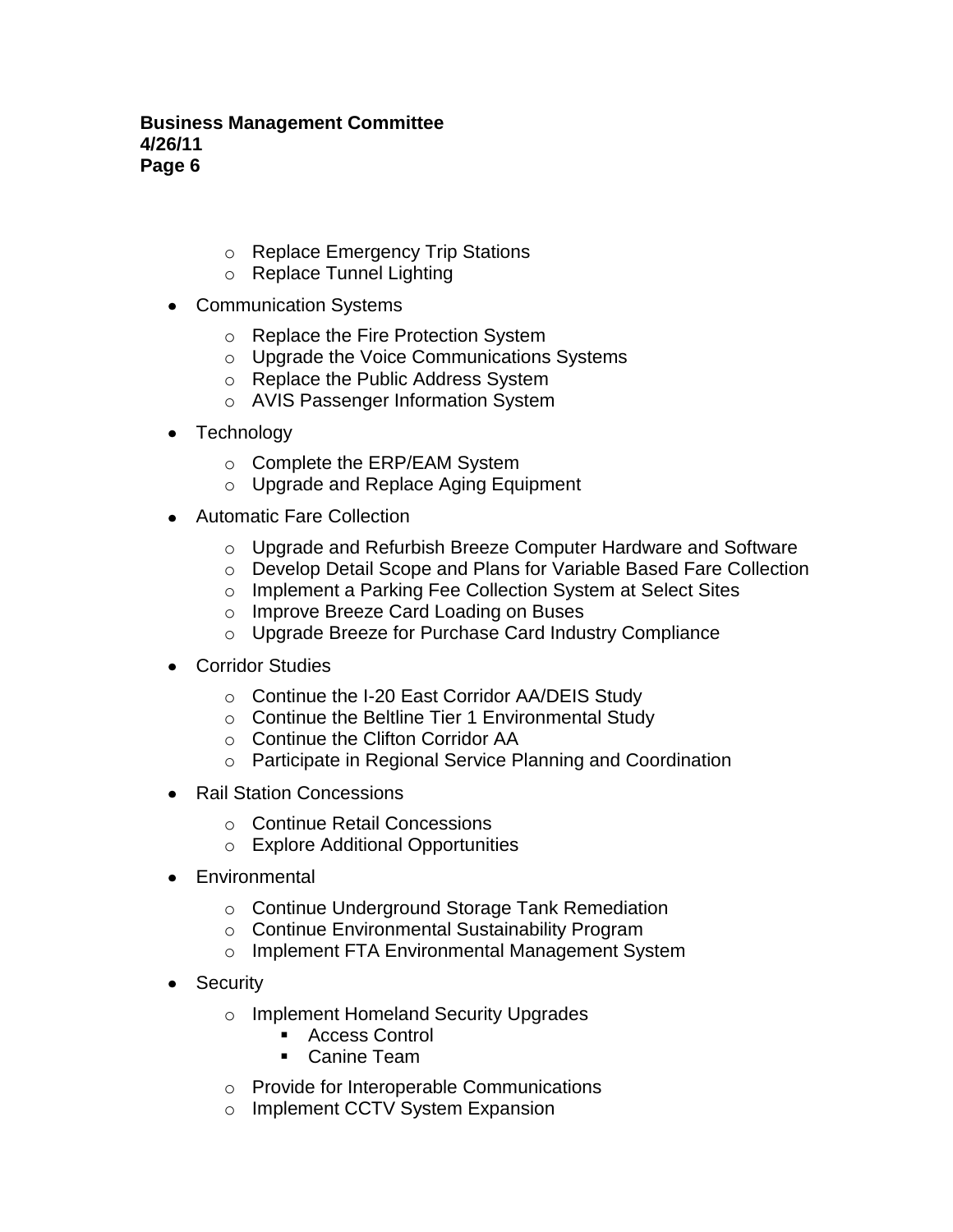- o Encroachment Detection System
- o Facility Security
- o Emergency Tunnel Ventilation Fans
- o Elevator Rehab

Dr. Scott said continuing to freeze merit increases is unrealistic going forward. Based on this proposal MARTA would have gone eight years with employees not receiving any kind of increase. Once the management audit is complete staff can come forward with all the details.

Mr. Basta added the proposed budget does include lifting of furlough.

Mr. Durrett asked why the Board should consider continuing to freeze increases if it is unrealistic.

Dr. Scott said right now staff doesn't have an answer on what else can be done to build up the reserves.

Mrs. Kaufman said that she was uncomfortable with the fare going from \$2.00 to \$2.50 in one year.

Mr. Durrett said staff is recommending the increase to take place at once as opposed to easing into so the fare increase will not affect the 2012 elections.

Mrs. Kaufman said in an election year the focus will be on other things and in some cases the voter and a rider may not be the same person.

Mrs. Miller asked when the Public Hearings will be held.

Dr. Scott said May 16 and 17.

Mrs. Miller asked will there be enough time for feedback.

Mr. Basta said staff will provide results from the Public Hearings at the May 31<sup>st</sup> Planning & Development Committee meeting.

Mr. Daniels said that it should be understood that MARTA is a business. Costs are going up everywhere and are not going away. At the same time, the Authority utilizes public money and must be great stewards of those dollars. However, at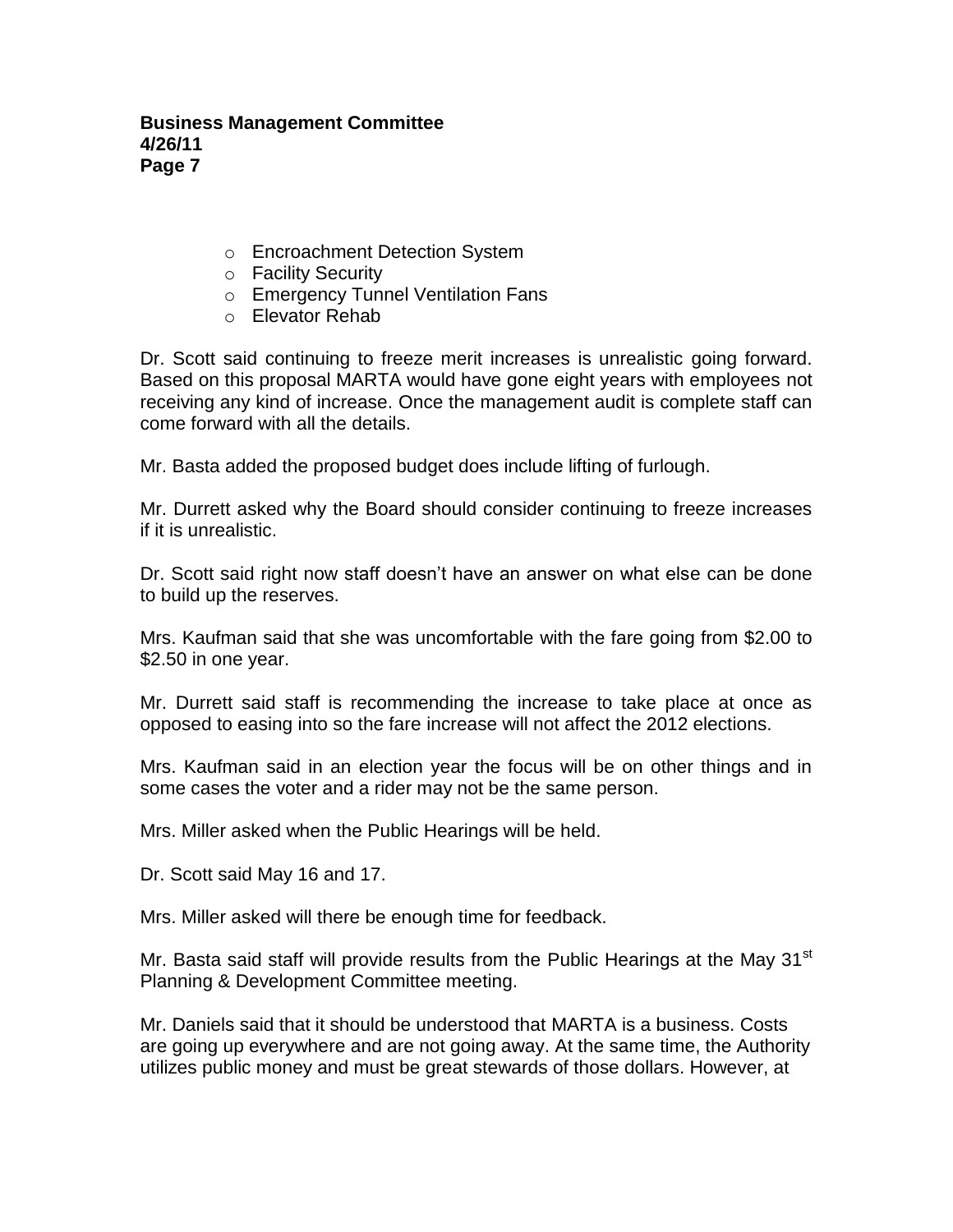some point, MARTA has to pass along the increases. There has only been one increase in eight years. If an increase is not implemented in FY12, MARTA is only delaying the inevitable.

Mrs. Kaufman agreed that MARTA should pass along the increases but that it should be done incrementally, as described in an earlier scenario staff presented, because it would bring in more passenger revenue.

Mr. Daniels asked if staff planned to advance security enhancements to the Public Hearings.

Dr. Scott said yes. She asked Mr. Ferrell and Chief Dunham to elaborate.

Mr. Ferrell explained that security enhancements would impact the Budget by \$2.5M. \$2M will be dedicated to additional overtime for police officers to increase their presence on trains. Staff is also recommending \$.5M for additional officers to increase bus patrol numbers. This will give the Authority a 100% increase in terms of deployment for bus service. Chief Dunham has assigned plain clothes officers on buses as well as uniform officers patrolling the area. On the Capital side, CCTV on rolling stock was already programmed in the CIP but after consultation with the Board staff is accelerating this project. That acceleration will have an impact on the Budget. The overall program to put CCTV on buses within two years, as well as, trains in subsequent years will cost approximately \$15M which is close to \$8M over what was programmed in the Budget. It also indicates approximately \$1M in Operating expenses to support CCTV on rolling stock. If the Authority receives Homeland Security monies to pay for the actual acquisition of equipment that adds another \$.5 M to the budget to fulfill the Homeland Security requirement for live feeds. MARTA is looking at FY12 for design and procurement and FY13 for installation.

Mrs. Miller asked what is the actual completion date for CCTV.

Mr. Ferrell said FY14 is the projected timeframe for full implementation on bus . This is still conceptual. The next scheduled bus buy is not in sync with the camera system.

Mrs. Miller asked about adding more police on trains and buses.

Mr. Ferrell said police presence has been increased.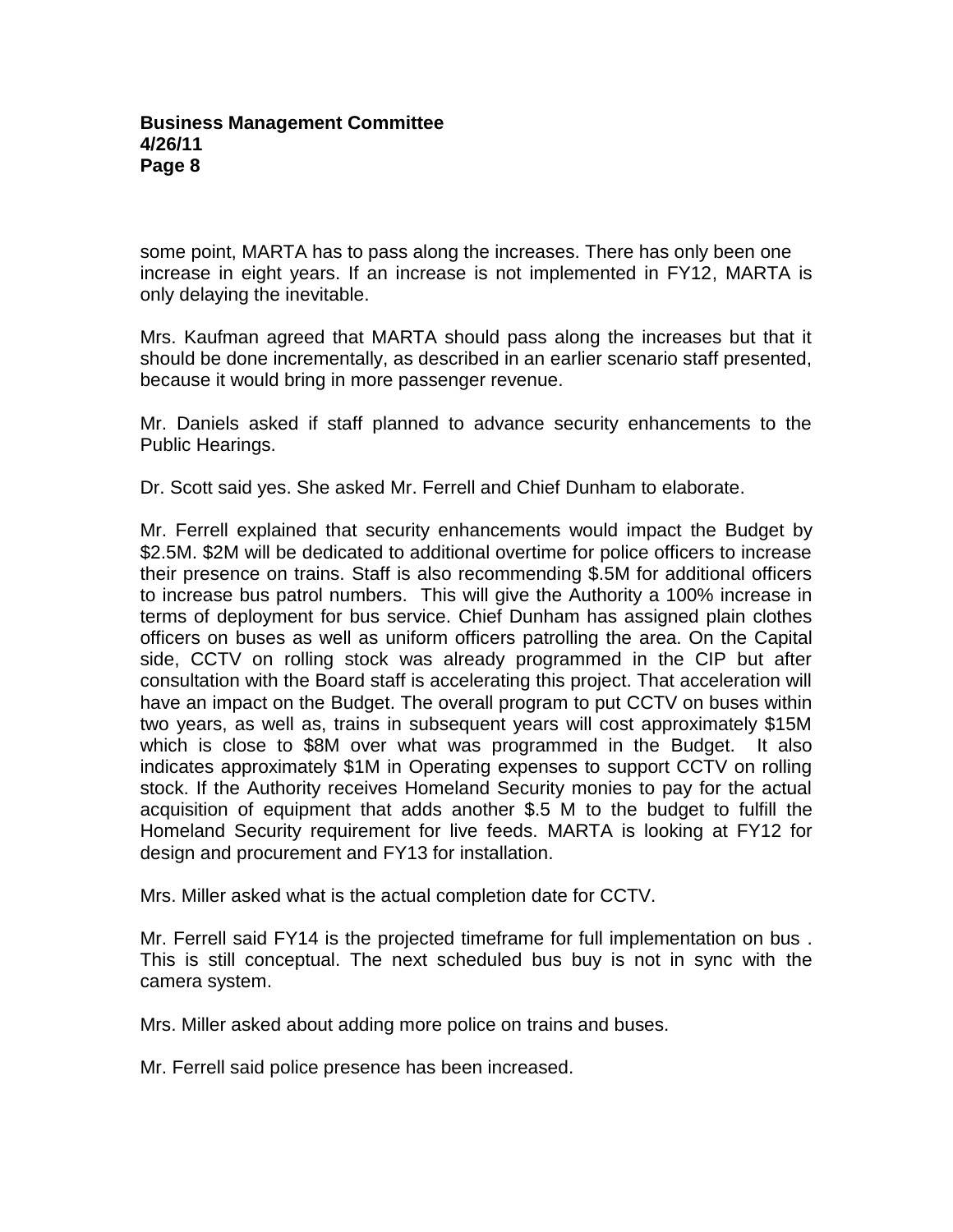Chief Dunham added that MARTA Police has a host of tactics and strategies.

MARTA Police is working with local jurisdictions on enforcing curfews and will host a strategy session with the Chiefs of Police in the coming week. Mr. Durrett said it is clear that MARTA Police are becoming more visible.

Mr. Daniels asked about security for parking lots.

Chief Dunham said there is very little crime in parking lots. Patrons can request a police escort to their cars by using the white or blue phones in the stations.

Mr. Daniels said he was not aware of the service was available. It is great that the Authority offers it.

Chief Dunham said perhaps MARTA should do a better job a conveying that the service is available.

Mr. Ferrell added that last year's reduction of station agents weakened the presence of MARTA officials. He added that overtime should be reduced with the implementation of CCTV and other strategies.

Mr. Buckley said it is important to work on changing the public's perception that MARTA is not safe. As a Tier 1 agency, MARTA may be able to receive funds from Homeland Security; and if so implementation of CCTV should be moved up to FY13.

Mr. Durrett said enhancing security will take the sting out of raising fares. He made a motion to advance the Operating and Capital Budgets and security enhancements to Public Hearings.

Mr. Buckley made a friendly amendment to the motion for staff to begin an aggressive marketing campaign to change the public's perception of safety and advance CCTV implementation to FY13, if the Authority receives Federal funds.

Mr. Ferrell said \$6 million is the most MARTA has received from one grant – that is not feasible – full implementation of CCTV is not doable by FY13.

Mr. Daniels said he believed staff would work as diligently as possible but attaching it to the motion would not be appropriate at this time.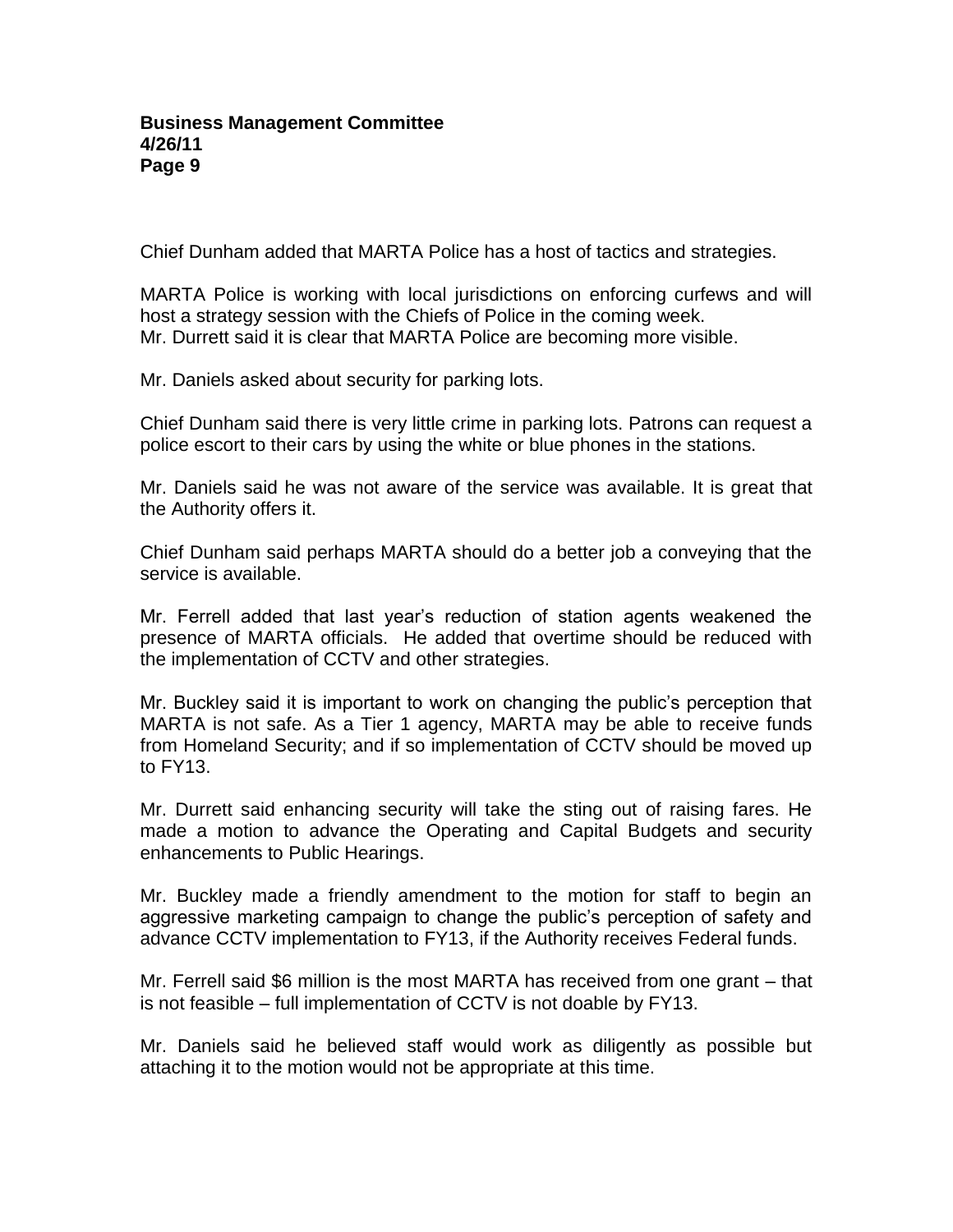Mr. Ferrell added that the Board will receive quarterly briefings on the CIP.

Mr. Buckley said that his main interest lies with the public's concern. MARTA cannot just say it is safe; the Authority has to make sure what it is saying about safety is true.

Mr. Orkin asked are cameras the major deterrent for crime. MARTA has to determine the best way to spend the least amount of money.

Dr. Scott said there could be no guarantee that MARTA can meet an implementation deadline in 2013. She asked if the Board would give staff 60 days to do due diligence and come back to the Board with a final plan at 90 days and at that time amend the Budget if necessary.

Mr. Buckley withdrew the friendly amendment and seconded Mr. Durrett's motion – with a clear understanding that staff will come back to the Board with a full plan for 2013.

The Board agreed to advance the Operating and Capital Budgets and Security Enhancements to Public Hearings by a vote of 4 to 0, with 5\* members present.

Mr. Durrett commended MARTA's Departments of Police and External Affairs for their handling of the incident last Saturday involving an attack on a patron.

## **Briefing – Financial Highlights**

Mr. Allen briefed the Committee on Financial Highlights for February 2011 and February Year-to-Date (YTD).

Actual Revenues in the month of February were unfavorable by \$1.1M, or 4%, due to combined effects of (1) an unfavorable variance in Sales Tax receipts of \$2.8M, or 18%, (2) a favorable variance in Passenger Revenues of \$1.5M or 19.8% and (3) a favorable variance in Other Revenues of \$0.2, or 25%.

On a February YTD basis, actual Revenues were favorable by \$8.8M, or 4%. These overall favorable results are primarily due to (1) Passenger Revenue exceeding budget by \$9.2M, or 14.1%, (2) a favorable variance in Sales Tax receipts of \$1M, (3) Other Revenues falling under budget by \$0.9M, or 13.1% and (4) an unfavorable variance in Lease Income of \$0.4M, or 61%.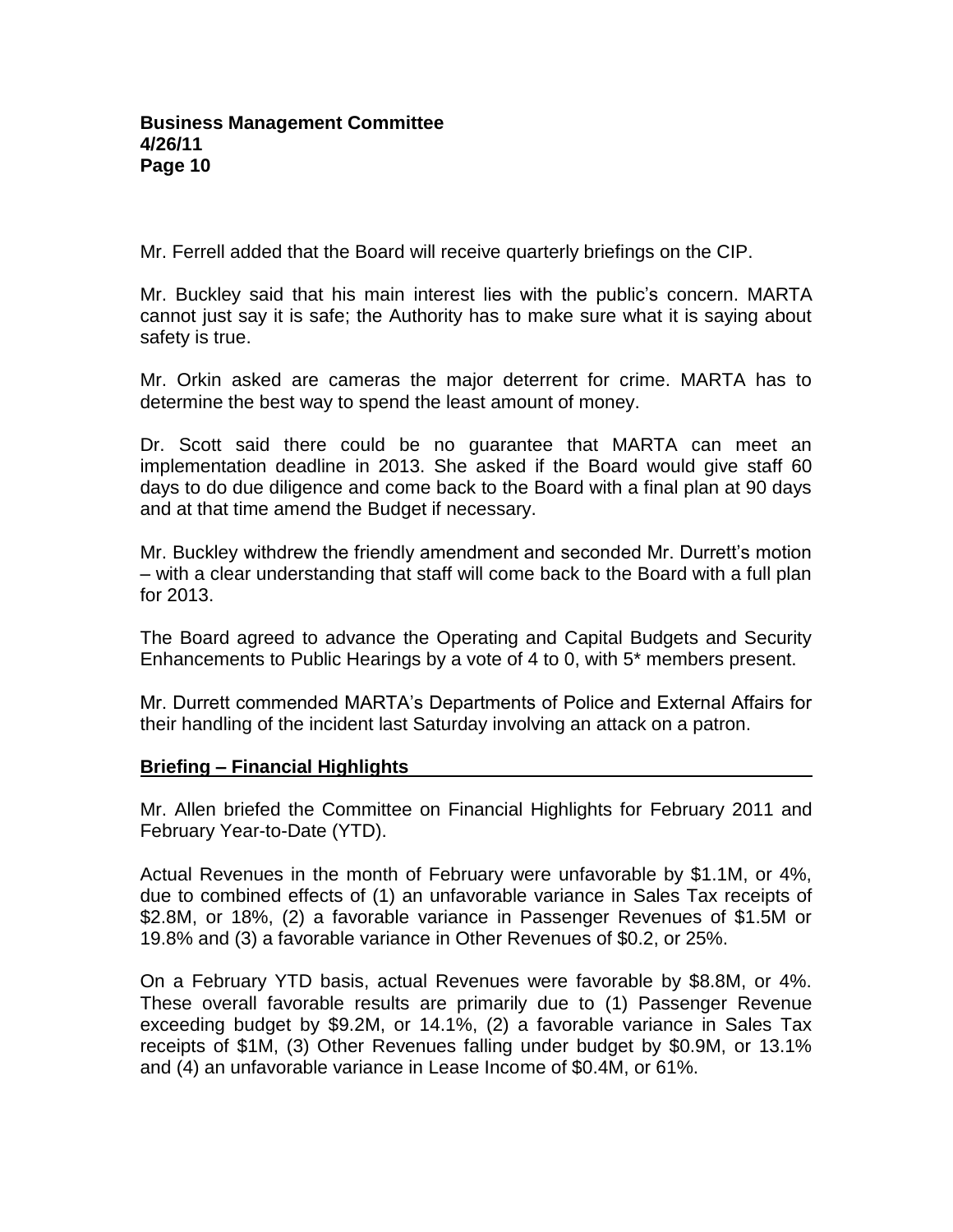Actual Expenses were over budget by \$0.3M or 0.9% in the month of February. This negative variance was primarily due to the combined effects of:

- Salaries & Wages favorable by \$1.9M, or 12.6% due primarily to vacancies in a variety of represented and non-represented positions
- Overtime Expenses \$0.3M, or 18.9% over budget primarily due to the covering of some operating vacancies on overtime, the coverage of some services on overtime while awaiting incorporation into the official service plan and a variety of other issues requiring the utilization of focused overtime
- Benefits were unfavorable by \$1.7M, 19.6%, primarily due to three Worker's Compensation Loss claim cases hitting the benefits line in the same month, along with a related increase in reserves for injury and damage claims
- Contractual Services \$0.3M, or 13.3%, over budget primarily due to the budget for non IBM license fees being under allocated
- CNG favorable by \$0.4M, or 53.6%, due to the actual dekatherm coming in less than the budget price
- Diesel was unfavorable by \$0.1M, or 24.7%, due to the actual fuel consumption rate being higher than planned
- Other Non-Labor was unfavorable by \$0.3M or 12.7% primarily due to overruns in electricity for the month in conjunction with a recently announced rate increase granted to the Georgia Power Company

On a February YTD basis, net operating budget expenses were under budget by \$1.250M primarily due to:

- Salary & Wages under budget by \$7.5M, or 5.4%
- Overtime unfavorable by \$3.0M, or 24.3%
- Contractual Services \$1.2M, or 7.7% over budget
- Other Materials & Supplies Expenses \$1.2M, or 7.0%, under budget due to timing related differences in expensing invoices
- Other Non Labor Expenses \$1.2M, or 5.9% under budget
- CNG favorable by \$4.1M, or 52.2%
- Diesel favorable by \$0.1M or 2.2%